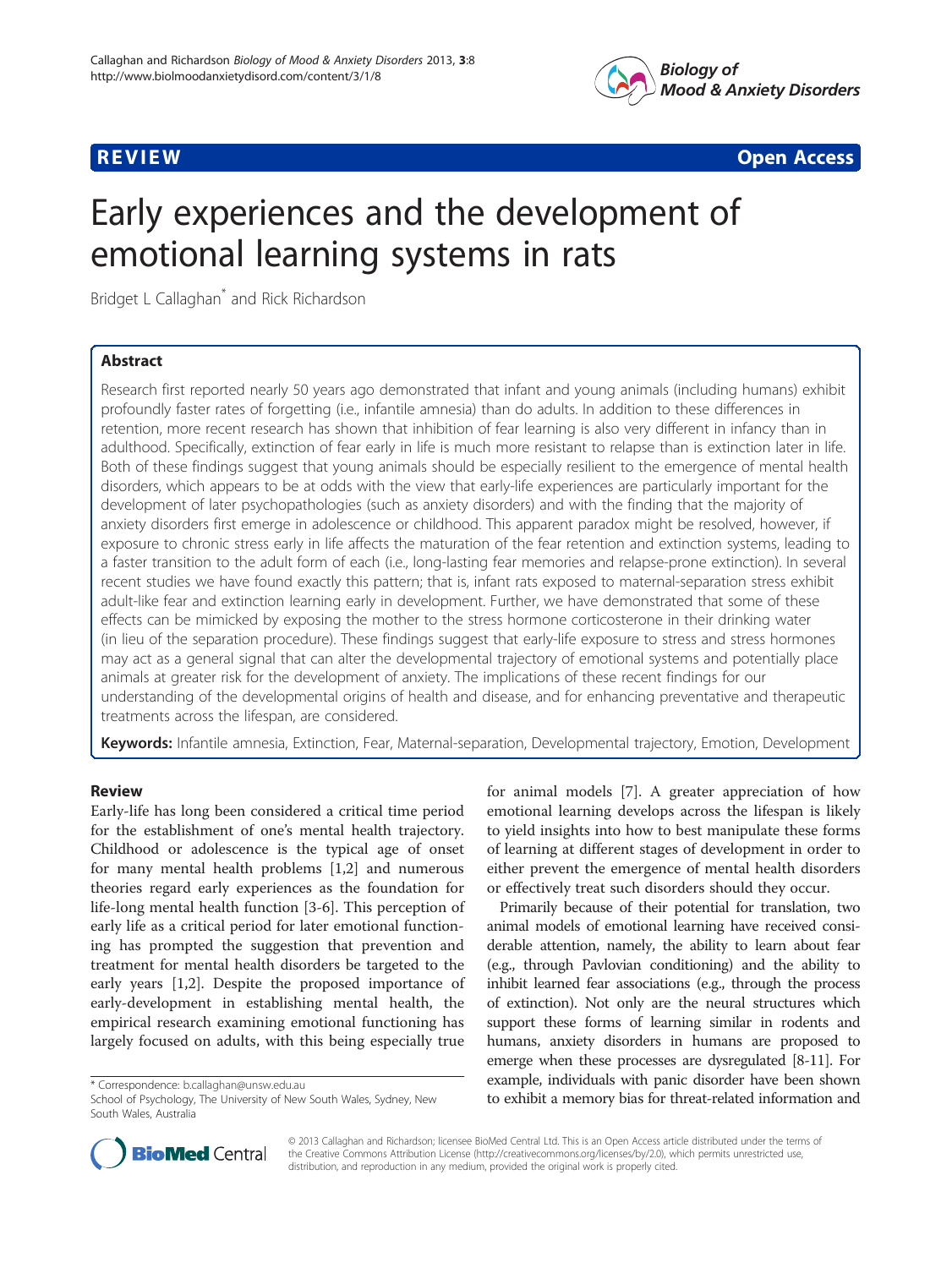individuals with post-traumatic stress disorder (PTSD) exhibit deficits in their ability to inhibit fear [\[8-10,12](#page-5-0)]. Further, the most widely employed and empirically validated treatment for anxiety disorders in adult humans is exposure therapy, which is modeled upon the process of fear extinction [[13](#page-5-0)]. Interestingly, studies which have examined these processes developmentally have consistently shown that fear conditioning and fear extinction operate very differently in infancy than in adulthood. Further, the observed developmental differences in fear learning and fear extinction challenge the idea that early life is a critical period for the establishment of mental health disorders. Specifically, infant rats exhibit profoundly faster rates of forgetting (i.e., infantile amnesia) than do adults [\[14](#page-5-0)] and more recent research has shown that when extinction occurs early in life relapse is much less likely to happen than when extinction takes place later in life [\[15](#page-5-0)]. Both of these findings suggest that young animals should be especially resilient to emergence of mental health disorders, which would appear to be at odds with the notion that early-life experiences are especially critical for establishing one's mental health trajectory.

While the developmental findings just described seem to be contradictory to the long-held view that one's mental health is profoundly affected by early-life experiences, more recent research from our laboratory suggests a solution to this apparent discrepancy. In particular, we have shown that the maturation of the fear memory and extinction systems is regulated by the rearing environment of an animal, leading rats with a history of stressful rearing conditions to transition more rapidly into the adult fear conditioning and extinction systems (i.e., infants from an adverse rearing environment exhibit long-lasting fear memories and relapse-prone extinction). Taken together with other research on the effects of stress on emotional learning, these findings suggest that early-life exposure to stress and stress hormones may act as a general signal that can alter the developmental trajectory of emotional systems and potentially place an individual at greater risk for the development of anxiety. Considering the potential relevance of these findings for our conception of early vulnerability and resilience, this review summarizes these recent advances in our understanding of the development of emotional learning following stress.

# Fear and extinction learning in the developing rat

The processes of fear expression and fear extinction in adult rats have been the focus of much research over the past few decades, leading to what is now a good understanding of the neural mechanisms and behavioral consequences of these forms of learning in the adult. For example, it is well known that adult animals are particularly apt at learning about and retaining memories of conditioned fear associations over periods of many weeks to months e.g., [\[16\]](#page-5-0). In addition, adults are known

to use an extinction system which is susceptible to fear relapse; after extinction training, conditioned fear can return in adult rats if they are tested in a different context (fear renewal), are given a brief reminder treatment (e.g., a foot shock; fear reinstatement), or merely following the passage of time (spontaneous recovery of fear; [[17\]](#page-5-0)). On the other hand, fear conditioning and extinction in infants appears to involve very different mechanisms, resulting in very different behavioral outcomes.

One of the major developmental differences in emotional learning concerns the poorer retention abilities of infants compared to adults, a phenomenon known as infantile amnesia. In one of the earliest studies examining infantile amnesia in non-human animals, rats trained at different ages from between postnatal day (P) 18 and P100 were shown to be equally apt at forming an association between the black side of a black-white shuttle box and footshock, as assessed by passive avoidance of the black side when tested immediately after training. However, after a training-test interval of one week P18 rats were shown to forget, exhibiting reduced latencies to enter the black side of the shuttle box. The adult rats, in contrast, exhibited excellent retention even when tested as long as 42 days after training [[14](#page-5-0)]. These findings suggest that the ability of animals to retain lasting memories of events is slow to develop.

Another feature of emotional learning that changes across development is the tendency to exhibit relapseresistant fear extinction, which has recently been shown to occur only during a brief postnatal window [i.e., approximately between P16-P21; see 15 for a review of this work]. Briefly, in those studies, rats trained on P16 (i.e., during infancy) and extinguished the following day did not exhibit renewal or reinstatement of conditioned fear. In other words, fear was permanently inhibited in infant rats following extinction training. In contrast, if rats were trained just one week later (at P23; the juvenile period of development in the rat) they exhibited adultlike extinction, characterized by high return of fear in the renewal and reinstatement preparations [\[18-20](#page-5-0)]. More recently, the absence of the renewal effect was replicated in infant mice [\[21](#page-5-0)]. Further, that study showed that when mice were tested 10 days post-extinction those that had been extinguished at P24 exhibited spontaneous recovery while those extinguished at P17 maintained low levels of freezing (i.e., they did not exhibit spontaneous recovery of the learned fear). Together these studies suggest that the tendency to exhibit fear relapse following extinction training also emerges relatively late in postnatal development (i.e., in the juvenile period).

These findings on infant fear conditioning and extinction would seem to be at odds with the epidemiological data implicating early life as a critical period for the emergence of mental health problems. Implicit in the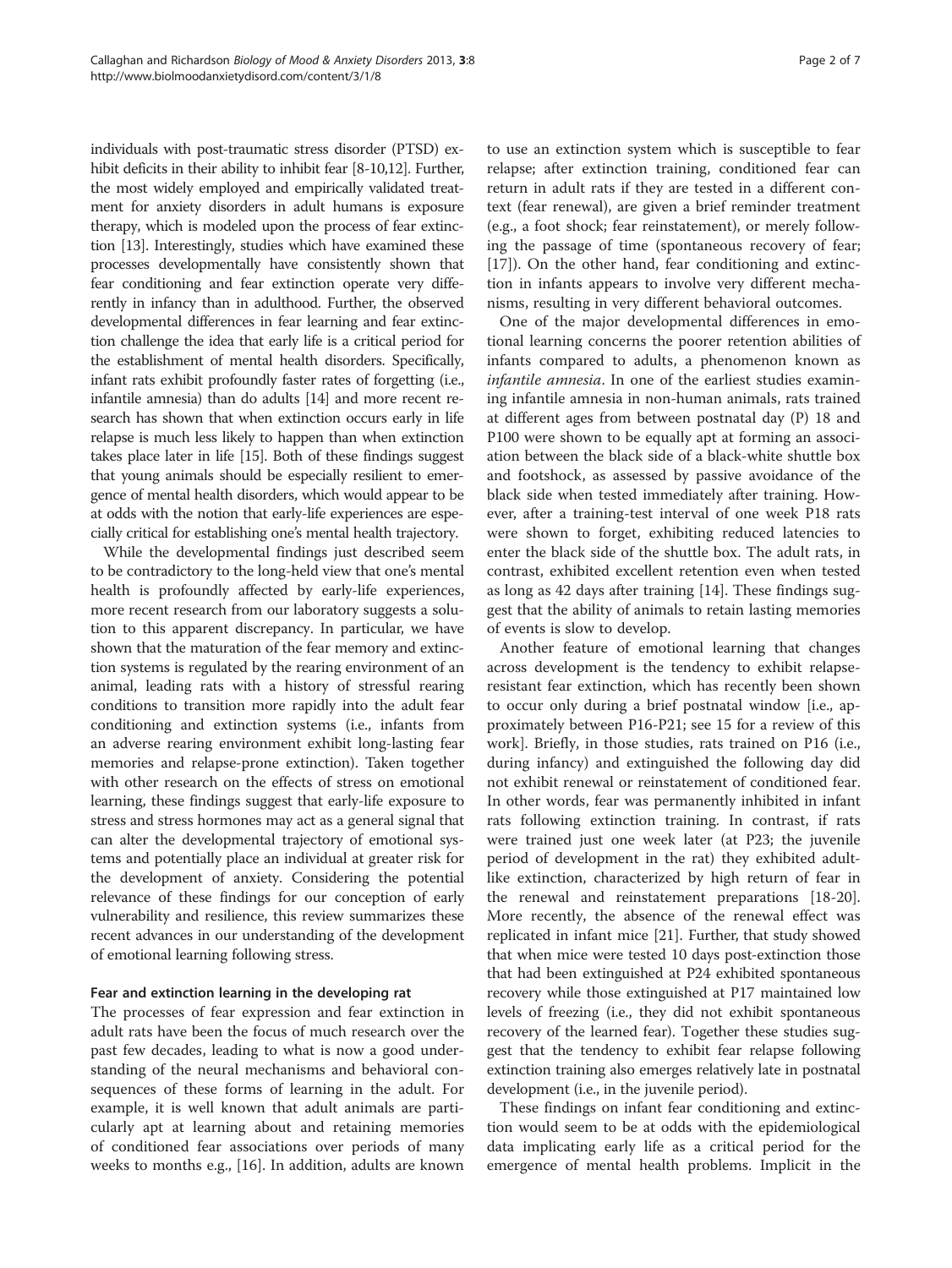view that early experiences play a particularly critical role in the development of adult mental health disorders is that these individuals retain and retrieve those early experiences across development [\[22\]](#page-5-0). However, the data just reviewed suggests that, at least under normal laboratory rearing environments, infant rats rapidly forget aversive events and are able to effectively and permanently inhibit fear responses. Hence, these empirical data suggest that the young should be relatively protected from the development of anxiety. One potential solution to this apparent inconsistency would be that the vulnerability typically associated with early life experiences may occur only under specific conditions. In other words, perhaps infant rats exhibit good fear retention and relapse of fear after extinction training when they have been reared in environments where such behaviors may favor survival (i.e., under conditions of adversity).

# The regulation of fear and extinction learning by adverse early-life experiences

One experience that has been consistently associated with increased risk of poor mental health outcomes is childhood adversity, suggesting that early stressful experiences may affect the development of emotion regulation systems and predispose individuals to mental health problems. For example, exposure to a range of childhood adversities such as maladaptive family functioning (e.g., parental mental illness, physical abuse, neglect, parental criminality) and trauma exposure have been shown to substantially increase the risk of onset (and to a lesser degree, persistence) for most mental health problems, with exposure to multiple traumas having an additive effect of disorder likelihood [[23](#page-5-0),[24](#page-5-0)]. Interestingly, both rats and humans are known to experience a 'stress hyporesponsive period' (SHRP) early in life, during which time the hypothalamic pituitary adrenal (HPA) axis is relatively quiescent and circulating corticosterone/cortisol levels are low [\[25,26](#page-5-0)]. The occurrence of a SHRP suggests that high levels of stress hormones are disruptive to the normative development of the brain and could therefore affect the maturation of behaviors which are dependent on those brain systems that are normally developing at the time of exposure (e.g., emotional learning systems). Indeed, there are several examples in the literature showing that exposure to stress at a time when corticosterone levels are normally low results in early transitions between infant- and adult-like forms of emotional learning. For example, in the second postnatal week of life rats experience a developmental transition in their behavioral and neural response to an odor paired with shock. Specifically, in rats aged P10 and older odor-shock conditioning leads to subsequent avoidance of the odor. However, this avoidance response is not displayed when rats are conditioned at P6-8. Rather, rats conditioned at the younger age exhibit a paradoxical

approach response towards the odor [[27](#page-5-0)]. In addition, while odor-shock conditioning activates the amygdala in rats aged P10 and older, the same conditioning procedure has no effect on amygdala activity in P8 rats [\[28\]](#page-5-0), suggesting that different neural structures are involved in the conditioned responses exhibited by P10 and P8 rats. Interestingly, if rats were raised in a stressful rearing environment, or were given a corticosterone injection before test, then a precocious avoidance response to the shock paired odor was observed at P8, which was correlated with increased amygdala activity [[28](#page-5-0)-[32](#page-5-0)]. These studies show that the way in which an animal responds to cued fear associations depends not only on its chronological age but also on its early life experiences.

Accelerated transitions following early stress or HPA axis activation also occur in humans. For example, typically developing children exhibit enhanced amygdala activity to neutral over fearful faces using functional magnetic resonance imaging (fMRI), whereas adults show the opposite pattern of activity (i.e., enhanced amygdala activity to fearful over neutral faces; [[33\]](#page-5-0)). In studies in which researchers compared typically developing children to children that had been previously institutionalized (a naturally occurring model of infant neglect), it was shown that the previously institutionalized children exhibited the adultlike pattern of amygdala response to fearful and neutral faces, suggesting that amygdala development had been accelerated in these children [\[34\]](#page-5-0). It is interesting also to note that early exposure to glucocorticoids or stress has been shown to accelerate some aspects of amygdala development in animal models. For example, rats that were exposed to the stress of early weaning (i.e., at P14 rather than at around P23 as occurs standardly) exhibited accelerated myelination specifically in the basolateral amygdala [[35](#page-5-0)]. The cross-species convergence of these findings further highlights the potential usefulness of animal models in understanding the effect of stress on the early development of emotional systems.

In the studies just described, premature stimulation of the HPA axis led to the early onset of behaviors which were typical of older animals. Another possibility then is that early stimulation of the HPA axis (either through the application of a stressor or through administration of stress hormones, e.g., corticosterone) will cause an early transition between infant and adult-like forms of fear retention and extinction learning. That is, premature stimulation of the HPA axis may act as a general trigger for the transition from immature to mature forms of emotional learning. To investigate this possibility, we recently examined whether the age at which rats begin to display adult-like forms of fear retention and extinction can be manipulated by exposing them to early-life stress.

In the first study to investigate the role of chronic stress on extinction behaviors in the infant rat, we [[36](#page-5-0)]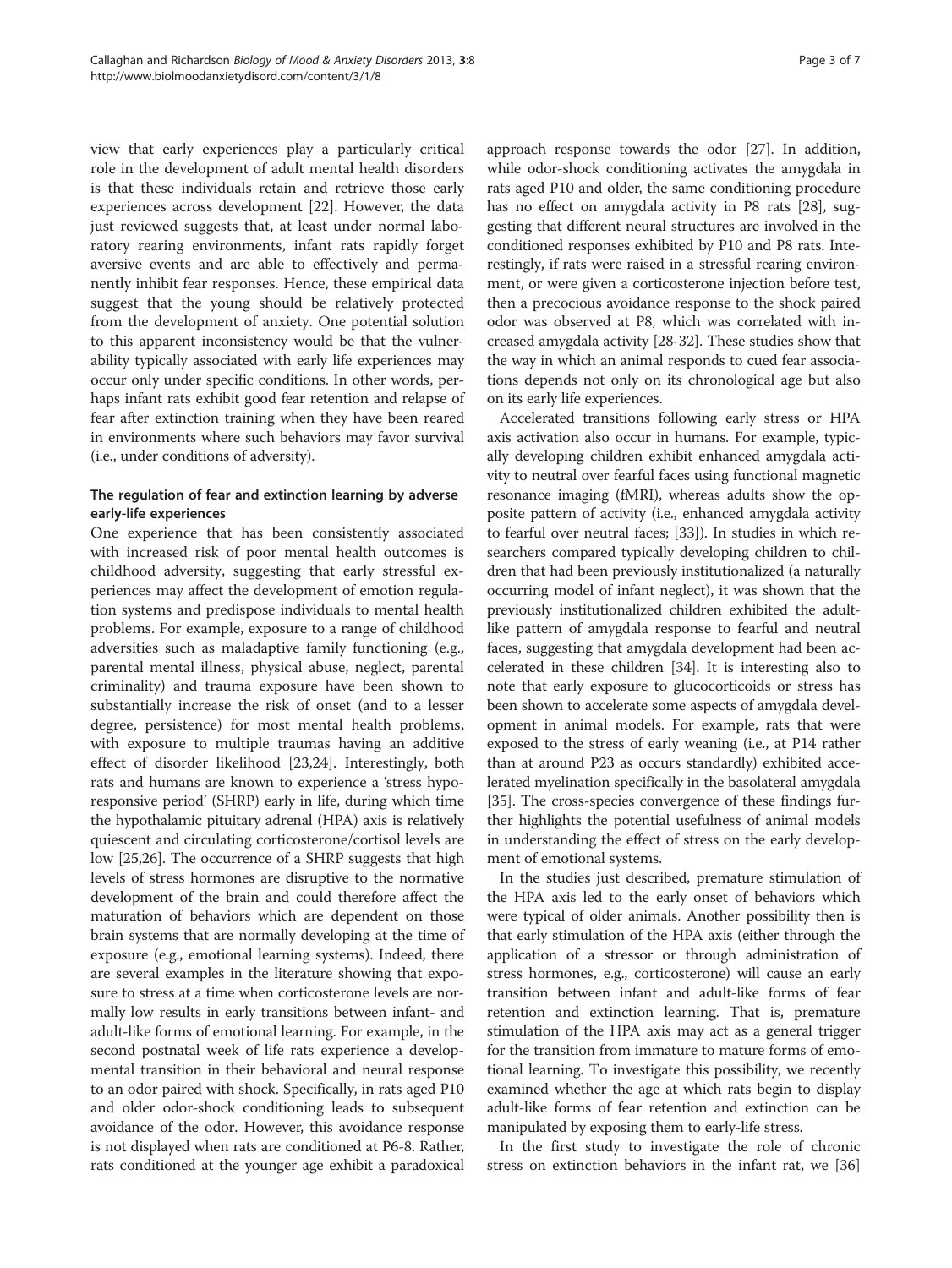exposed rats to repeated bouts of maternal-separation (MS; 3 hours per day from P2-14) and then tested these animals for the occurrence of various relapse-related phenomena after extinction training on P17. The MS animals were compared to a standard-reared (SR) group of infant rats. While SR P17 rats exhibited the typical infant profile of extinction (i.e., they did not show renewal or reinstatement effects), MS P17 rats behaved more like adults. In other words, after extinction training in infancy MS rats exhibited renewal and reinstatement effects. In addition, the maternally-separated rats used a neurotransmitter (gamma amino butyric acid; GABA) during extinction learning that is not involved in the infant extinction system but that is involved in the adult extinction system. In a follow-up study it was shown that maternal-separation also accelerated the transition into and out of adolescent extinction behaviors [\[37\]](#page-5-0). Specifically, past research has shown that extinction training during adolescence is characterized by decreased involvement of the prefrontal cortex during extinction learning and poorer retention of extinction training [\[38,39\]](#page-5-0). However, after maternal-separation stress rats begin to exhibit the adolescent profile of poor extinction retention earlier and this profile ended earlier also [\[37](#page-5-0)]. Together, these studies show that maternalseparation stress appears to lead to a leftward shift in the developmental trajectory of the adolescent and adult-like fear extinction systems, allowing these systems to come online earlier in development than is typically seen in non-stressed rats. Clinically, these studies suggest that the propensity for young individuals to exhibit relapse following extinction training may differ as a function of their early-life rearing experiences, with those who have experienced stress being prone to relapse earlier in development.

It is not only the trajectory of the extinction system that is accelerated by early-life stress. Recently, we reported that the development of fear retention is influenced by early-life stress [[40](#page-5-0)]. In those experiments rats were exposed to the same adverse rearing conditions just described (MS) or were standard-reared. Then, at P17 rats were trained and tested for their retention of fear either 1 day later (when fear memories formed in infancy are usually expressed) or 10 days later (when infantile amnesia normally occurs). As expected, infant rats exposed to SR conditions exhibited good fear retention at the 1 day interval but had forgotten by the 10 day interval. MS infant rats, on the other hand, expressed excellent fear retention at both the 1 and 10 day retention interval. In addition, it was shown that those MS rats conditioned on P17 remembered for up to 30 days post-training when compared to an unpaired control group of MS infants. To further understand this effect, we then examined whether animals had to be exposed to MS or whether maternal exposure to stress hormones was sufficient to cause an early transition in fear retention. To answer that question, rather than going through the maternal separation procedure animals were reared by mothers given either corticosterone- or vehicle-supplemented drinking water across the same period of time as MS (i.e., P2-14). Then, P17 pups were trained in the same way as in the earlier experiments. It was found that pups nursed by the corticosterone-treated dams (CORT-nursed) showed the same early transition as the MS pups from the earlier studies [[40\]](#page-5-0). That is, while the pups nursed by vehicletreated dams forgot a fear association formed on P17 within a 10-day period, the CORT-nursed pups remembered over this time. Hence, in addition to exhibiting greater relapse after extinction training, the studies just described demonstrated that MS and other early-life stressors (dam treatment with CORT) also led infant rats to retain fear associations for longer periods of time (see Table 1 for a summary of these results).

Taken together, the studies reviewed above suggest that the first few weeks of life in the rodent represent a 'critical period' for the development of emotion regulation behaviors. Specifically, many forms of emotional learning which are typical of adults emerge around the end of the SHRP and can be prematurely stimulated by stress or direct application of glucocorticoids. These findings suggest that stress and stress hormones may act as a general developmental switch, stimulating early transitions across a variety of systems responsible for different aspects of emotional learning.

# Conclusions

While preclinical models of infantile amnesia and extinction across development were first investigated nearly 50 years ago, until very recently these phenomena had not been examined in the context of early-life stress. Considering the proposed importance of infant fear memories

Table 1 Summary of the behavioral characteristics of the adult-and infant-like fear and extinction systems, along with the effect of stress on the characteristics of the infant system

|                                | Juvenile and adult | <b>Infant</b> | Maternally-separated infant |
|--------------------------------|--------------------|---------------|-----------------------------|
| Renewal                        |                    | x             |                             |
| Reinstatement                  |                    | v             |                             |
| GABA involvement in extinction |                    | v             |                             |
| Infantile amnesia              |                    |               |                             |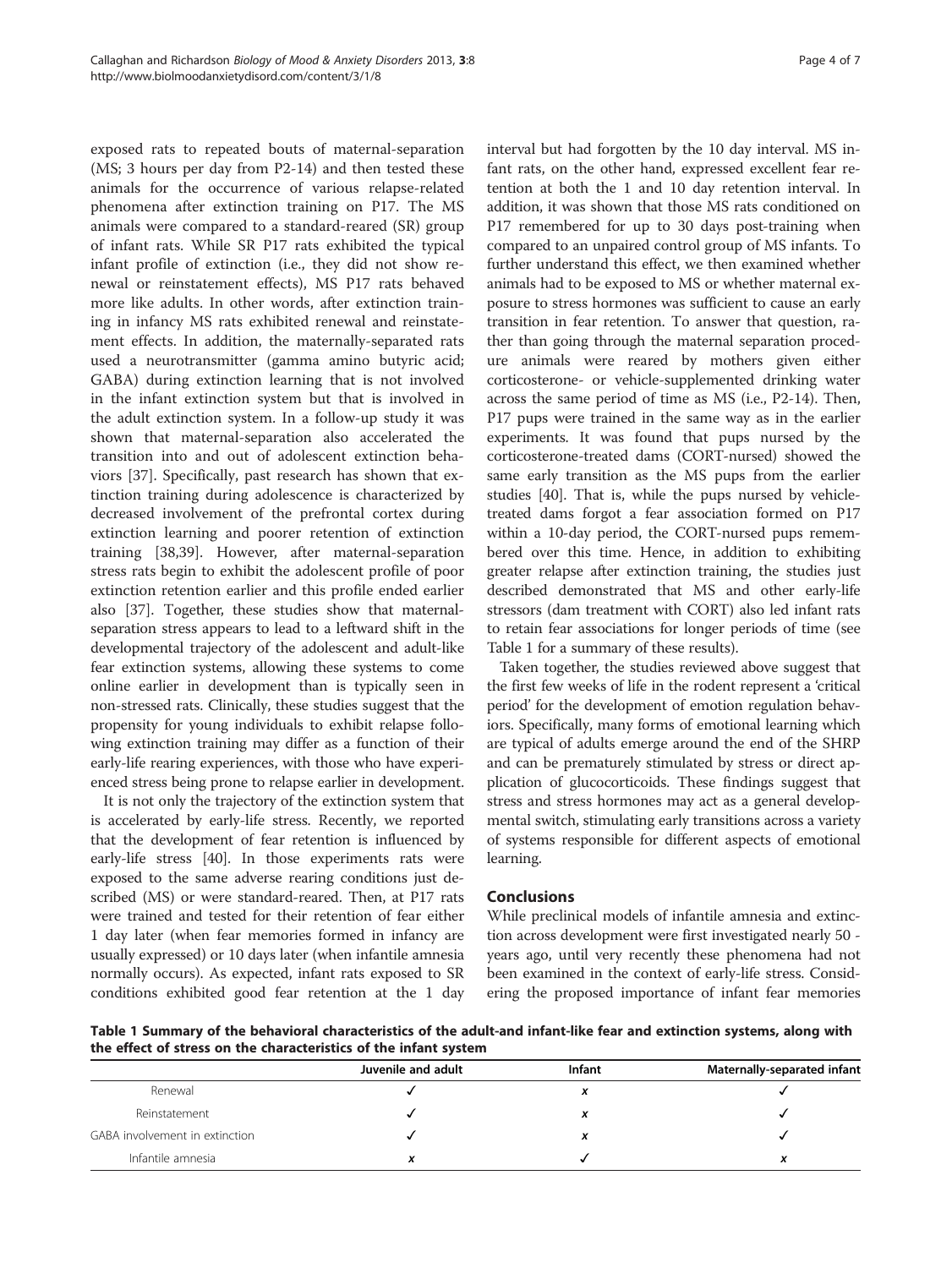for psychiatric functioning [\[4](#page-5-0)-[6\]](#page-5-0), and the high degree of comorbidity between psychiatric disorders and specific early-life experiences (e.g., adversity [[41\]](#page-5-0)), understanding the influence of stress on these forms of emotional learning is a clinically important question. The studies described in this review highlight the dynamic nature of emotional system development across the early postnatal period and show that the maturation of these systems in rats is experience-dependent. In addition, within the human literature, there are numerous reports of individual differences in the processes of fear retention and extinction which may underlie subsequent vulnerability to develop anxiety disorders e.g., [[42,43\]](#page-5-0), yet there is little information on how these individual differences might emerge. The work just reviewed may provide some insight into individual differences in vulnerability to mental health problems and how early-life adversity may lead to the emergence of anxiety disorders as they demonstrate that infant rats exposed to early adversity exhibit better retention of fear across long periods of time and greater relapse after extinction than their non-stressed peers.

There are multiple candidate mechanisms which could potentially work alone, or in concert, to produce the behavioral outcomes on fear and extinction learning we observe following maternal-separation. One possibility is that maternal-separation might alter the maternal behavior that mothers exhibit towards their pups and this affects maturation of the pups' emotional systems. Indeed, maternal-separation has been reported to alter maternal behaviors exhibited by dams, such as increasing 'active' maternal behaviors (e.g., arched back nursing and pup licking and grooming) in the hours immediately after the pups are reunited with the mother [[44-46\]](#page-6-0). However, some studies have shown a dissociation in the effects of maternal-separation treatments on maternal care and stress-response and fear outcomes in the offspring [\[44](#page-6-0)]. In that study total levels of maternal care were indistinguishable between litters exposed to maternal-separation or early-handling manipulations but the two procedures still produced different outcomes on fear behavior and stress responses in the adult offspring. It is unclear at present whether the alterations in pup emotional system maturation that we have observed are due to differences in maternal behavior following the maternal separation procedure. Another possible mediator of the effects of MS on pup fear retention and extinction behaviors is that maternal-separation may have resulted in some epigenetic alterations to gene promoters in the pups or mothers which are involved in regulation of the stress response or neural maturation. For example, a recent study showed that maternal-separation produced a stable increase in the expression of two micro RNA (miR), i.e., miR 132 and miR 124, in the mouse PFC which was evident at P14 and in adulthood [[47](#page-6-0)]. Those specific miR are known to regulate mRNA transcripts critical for brain development (e.g., neuronal morphogenesis and differentiation; [[48,49\]](#page-6-0)). Further, gene promoters for those miR contain a CpG island [[49](#page-6-0)], which can act as a site of epigenetic modification of the gene promoter (e.g., DNA methylation). Hence, MS-induced epigenetic changes to gene promoters for miR 132, miR 124, or other mRNA involved in neural development might underlie the behavioral effects of accelerated emotional maturation described here. If so, the stable changes in gene expression caused by MS are likely to result in altered maturation of emotion systems across the lifespan, an end product of which may be accelerated ageing, a heretofore underexplored area. The possibility that epigenetic alterations and changes in maternal behavior contribute to the emotion learning outcomes we see after maternal-separation should be the focus of future studies.

While the reviewed studies are clearly important in furthering our understanding of the early-emerging manifestations of stress exposure on emotional learning, these studies also have the potential for furthering our understanding of adult mental health and how that might be treated. Specifically, the mechanisms via which early-life stress/corticosterone-exposure accelerated the emergence of adult-like fear retention and extinction might help to uncover mechanisms by which adult-like fear and extinction memories can be made to look 'infant-like' again. Indeed, it would be valuable clinically to understand how rapid forgetting of fear memories and relapse-resistant extinction could be promoted in the adult. By understanding what cellular and molecular mechanisms are involved in infantile amnesia and expression of infant-like extinction it may be possible to pharmacologically manipulate these in the adult to reinstate these behaviors. For example, it may be possible to switch on the infant retention and extinction systems in the adult to decrease retrieval of adult fear memories or decrease the chance of relapse following an extinction treatment. Although some success has been made in reactivating infant-like extinction in adult rats [\[21\]](#page-5-0), no one has yet examined whether infantlike forgetting can be reactivated in the adult. In sum, understanding the development of emotional learning, and which factors can derail normative development, may result in enhanced treatments for anxiety which can be applied across the lifespan.

#### Abbreviations

CORT: Corticosterone; fMRI: Functional magnetic resonance imaging; GABA: Gamma-aminobutyric acid; HPA: Hypothalamic-pituitary-adrenal; MS: Maternal-separation; P: Postnatal day; PTSD: Post-traumatic stress disorder; SHRP: Stress Hypo-responsive Period; SR: Standard-reared.

#### Competing interests

The authors declare that they have no competing interests.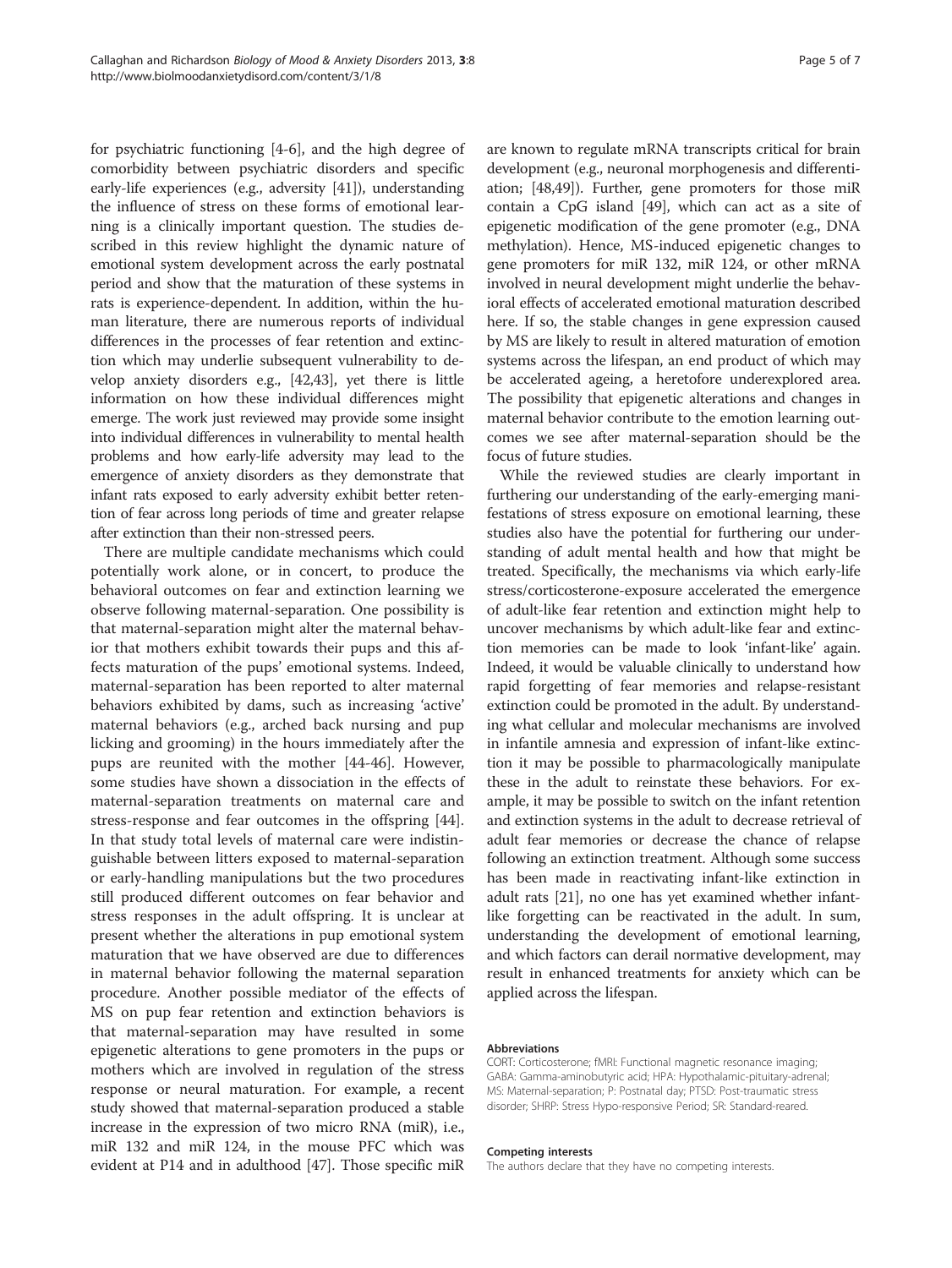#### <span id="page-5-0"></span>Authors' contributions

BC and RR conceptualized the manuscript, and then BC wrote the first draft. Both authors worked on subsequent versions of the manuscript, and both approved the final manuscript.

Authors' information

BC is a postdoctoral researcher and registered Psychologist working at The University of New South Wales, Australia. RR is a Professor in Psychology at The University of New South Wales.

#### Acknowledgements

This research was supported by grants from the Australian Research Council (DP0985554 and DP120104925) to RR.

#### Received: 3 January 2013 Accepted: 21 February 2013 Published: 10 April 2013

#### References

- 1. Kessler RC, Amminger GP, Aguilar-Gaxiola S, Alonso J, Lee S, Ustun TB: Age of onset of mental disorders: a review of recent literature. Curr Opin Psychiatry 2007, 20:359–364.
- 2. Kessler RC, Berglund P, Demler O, Jin R, Merikangas KR, Walters EE: Lifetime prevalence and age-of-onset distributions of DSM-IV disorders in the National Comorbidity Survey Replication. Arch Gen Psychiatry 2005, 62:593–602.
- 3. Jacobs WJ, Nadel L: Stress-induced recovery of fears and phobias. Psychol Rev 1985, 92:512–531.
- 4. Jacobs WJ, Nadel L: The first panic attack: A neurobiological theory. Can J Exp Psychol 1999, 53:92–107.
- Mineka S, Oehlberg K: The relevance of recent developments in classical conditioning to understanding the etiology and maintenance of anxiety disorders. Acta Psychol 2008, 127:567-580.
- Mineka S, Zinbarg R: A contemporary learning theory perspective on the etiology of anxiety disorders: it's not what you thought it was. Am Psychol 2006, 61:10–26.
- 7. Thompson BL, Levitt P: The clinical-basic interface in defining pathogenesis in disorders of neurodevelopmental origin. Neuron 2010, 67:702–712.
- 8. Lissek S, Powers AS, McClure EB, Phelps EA, Woldehawariat G, Grillon C, Pine DS: Classical fear conditioning in the anxiety disorders: a meta-analysis. Behav Res Ther 2005, 43:1391–1424.
- 9. Milad MR, Orr SP, Lasko NB, Chang Y, Rauch SL, Pitman RK: Presence and acquired origin of reduced recall for fear extinction in PTSD: results of a twin study. J Psychiatr Res 2008, 42:515–520.
- 10. Milad MR, Pitman RK, Ellis CB, Gold AL, Shin LM, Lasko NB, Zeidan MA, Handwerger K, Orr SP, Rauch SL: Neurobiological basis of failure to recall extinction memory in posttraumatic stress disorder. Biol Psychiatry 2009, 66:1075–1082.
- 11. Monk CS, Telzer EH, Mogg K, Bradley BP, Mai X, Louro H, Chen G, McClure-Tone EB, Ernst M, Pine DS: Amygdala and ventrolateral prefrontal cortex activation to masked angry faces in children and adolescents with generalized anxiety disorder. Arch Gen Psychiatry 2008, 65:568–576.
- 12. Coles ME, Heimberg RG: Memory biases in the anxiety disorders: Current status. Clin Psychol Rev 2002, 22:587–627.
- 13. Milad MR, Rauch SL, Pitman RK, Quirk GJ: Fear extinction in rats: implications for human brain imaging and anxiety disorders. Biol Psychol 2006, 73:61–71.
- 14. Campbell BA, Campbell EH: Retention and extinction of learned fear in infant and adult rats. J Comp Physiol Psychol 1962, 55:1–8.
- 15. Kim JH, Richardson R: New findings on extinction of conditioned fear early in development: theoretical and clinical implications. Biol Psychiatry 2010, 67:297–303.
- 16. Gale GD, Anagnostaras SG, Godsil BP, Mitchell S, Nozawa T, Sage JR, Wiltgen B, Fanselow MS: Role of the basolateral amygdala in the storage of fear memories across the adult lifetime of rats. J Neurosci 2004, 24:3810-3815.
- 17. Bouton ME: Context, ambiguity, and unlearning: Sources of relapse after behavioral extinction. Biol Psychiatry 2002, 52:976–986.
- 18. Kim JH, Richardson R: A developmental dissociation in reinstatement of an extinguished fear response in rats. Neurobiol Learn Mem 2007, 88:48–57.
- 19. Kim JH, Richardson R: A developmental dissociation of context and GABA effects on extinguished fear in rats. Behav Neurosci 2007, 121:131–139.
- 20. Yap CSL, Richardson R: Extinction in the developing rat: An examination of renewal effects. Dev Psychobiol 2007, 49:565–575.
- 21. Gogolla N, Caroni P, Lüthi A, Herry C: Perineuronal nets protect fear memories from erasure. Science 2009, 325:1258–1261.
- 22. Rovee-Collier C, Cuevas K: The development of infant memory. In The development of memory in infancy and childhood. Edited by Courage M, Cowan N. Hoboken: Psychology Press; 2009:11–41.
- 23. Kessler RC, Davis CG, Kendler KS: Childhood adversity and adult psychiatric disorder in the US National Comorbidity Survey. Psychol Med 1997, 27:1101–1119.
- 24. McLaughlin KA, Green JG, Gruber MJ, Sampson NA, Zaslavsky AM, Kessler RC: Childhood adversities and adult psychiatric disorders in the national comorbidity survey replication II: associations with persistence of DSM-IV disorders. Arch Gen Psychiatry 2010, 67:124-132.
- 25. Gunnar MR, Donzella B: Social regulation of the cortisol levels in early human development. Psychoneuroendocrinology 2002, 27:199–220.
- 26. Sapolsky RM, Meaney MJ: Maturation of the adrenocortical stress response: neuroendocrine control mechanisms and the stress hyporesponsive period. Brain Res Rev 1986, 11:65–76.
- 27. Camp LL, Rudy JW: Changes in the categorization of appetitive and aversive events during postnatal development of the rat. Dev Psychobiol 1988, 21:25–42.
- 28. Raineki C, Moriceau S, Sullivan RM: Developing a neurobehavioral animal model of infant attachment to an abusive caregiver. Biol Psychiatry 2010, 67:1137–1145.
- 29. Moriceau S, Shionoya K, Jakubs K, Sullivan RM: Early-life stress disrupts attachment learning: the role of amygdala corticosterone, locus ceruleus corticotropin releasing hormone, and olfactory bulb norepinephrine. J Neurosci 2009, 29:15745–15755.
- 30. Moriceau S, Sullivan RM: Unique neural circuitry for neonatal olfactory learning. J Neurosci 2004, 24:1182–1189.
- 31. Moriceau S, Sullivan RM: Corticosterone influences on Mammalian neonatal sensitive-period learning. Behav Neurosci 2004, 118:274–281.
- 32. Moriceau S, Wilson DA, Levine S, Sullivan RM: Dual circuitry for odor–shock conditioning during infancy: Corticosterone switches between fear and attraction via amygdala. J Neurosci 2006, 26:6737-6748.
- 33. Thomas KM, Drevets WC, Whalen PJ, Eccard CH, Dahl RE, Ryan ND, Casey BJ: Amygdala response to facial expressions in children and adults. Biol Psychiatry 2001, 49:309–316.
- 34. Tottenham N, Hare T, Millner A, Gilhooly T, Zevin J, Casey B: Elevated amygdala response to faces following early deprivation. Dev Sci 2011, 14:190–204.
- 35. Ono M, Kikusui T, Sasaki N, Ichikawa M, Mori Y, Murakami-Murofushi K: Early weaning induces anxiety and precocious myelination in the anterior part of the basolateral amygdala of male Balb/c mice. Neuroscience 2008, 156:1103–1110.
- 36. Callaghan BL, Richardson R: Maternal separation results in early emergence of adult-like fear and extinction learning in infant rats. Behav Neurosci 2011, 125:20–28.
- 37. Callaghan BL, Richardson R: Early-life stress affects extinction during critical periods of development: An analysis of the effects of maternalseparation on extinction in adolescent rats. Stress 2012, 15:671-679.
- 38. Kim JH, Li S, Richardson R: Immunohistochemical analyses of long-term extinction of conditioned fear in adolescent rats. Cereb Cortex 2011, 21:530–538.
- 39. McCallum J, Kim JH, Richardson R: Impaired extinction retention in adolescent rats: effects of d-cycloserine. Neuropsychopharmacology 2010, 35:2134–2142.
- 40. Callaghan B, Richardson R: The effect of adverse rearing environments on persistent memories in young rats: removing the brakes on infant fear memories. Translational Psychiatry 2012, 2:e138.
- 41. Repetti RL, Taylor SE, Seeman TE: Risky families: Family social environments and the mental and physical health of offspring. Psychol Bull 2002, 128:330–366.
- 42. Guthrie RM, Bryant RA: Extinction learning before trauma and subsequent posttraumatic stress. Psychosom Med 2006, 68:307–311.
- 43. Zorawski M, Cook CA, Kuhn CM, LaBar KS: Sex, stress, and fear: Individual differences in conditioned learning. Cogn Affect Behav Neurosci 2005, 5:191–201.